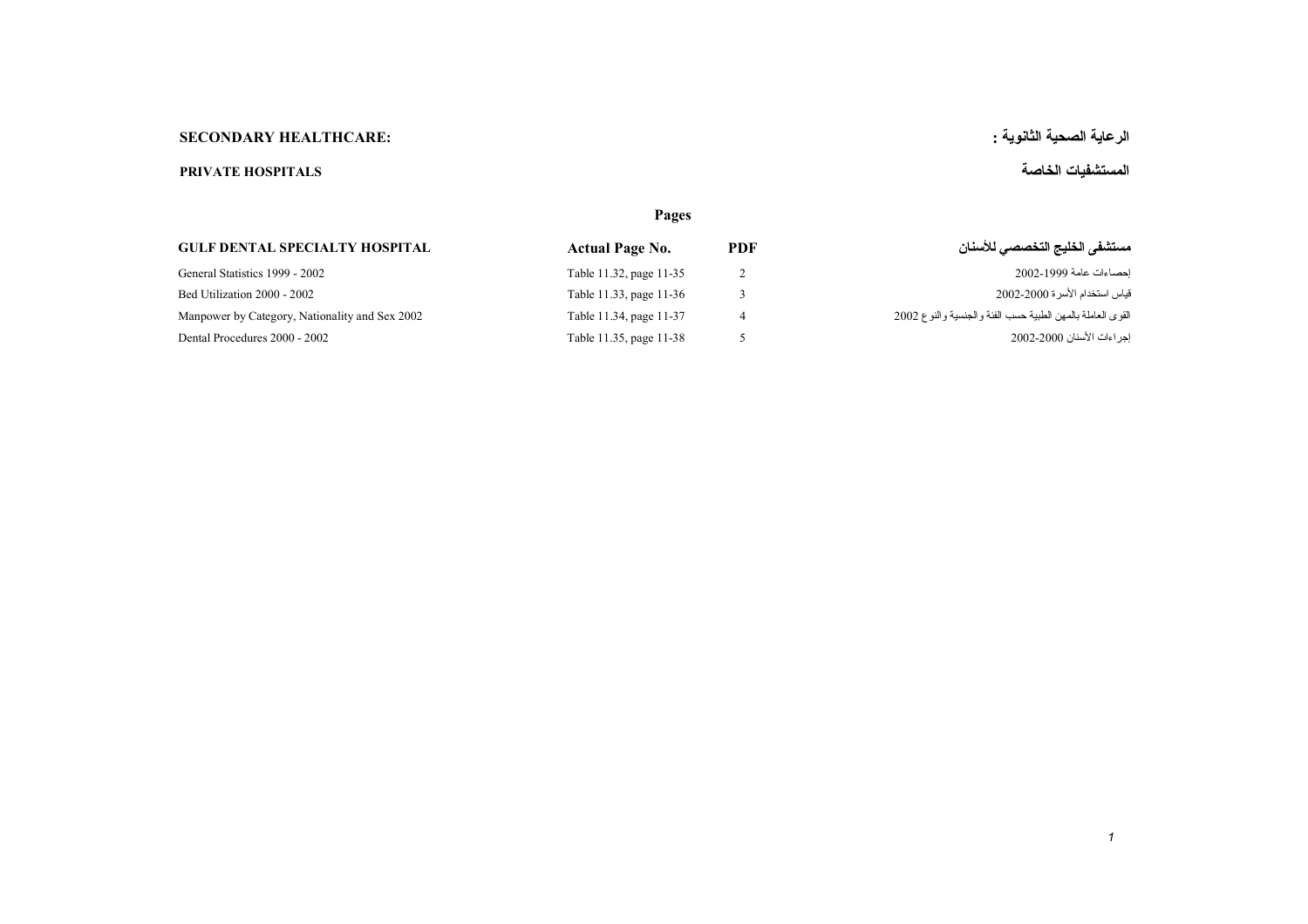<span id="page-1-0"></span>

| <b>Description</b>       | <i><b>2002</b></i> | 2001  | <i>2000</i> | 1999 | البيان                                                 |
|--------------------------|--------------------|-------|-------------|------|--------------------------------------------------------|
| Total out-patient visits | 6,820              | 6,342 | 3,772       | 146  | زيارات العيادات الخارجية<br>المرضى الداخليون<br>الأسرة |
| Total admissions         | 11                 | 45    | 20          |      |                                                        |
| <b>Beds</b>              | 10                 | 10    | 10          | 10   |                                                        |
| Laboratory tests         | 5                  | 14    | 52          | 21   | فحوصات المختبر                                         |
| Radiology procedures     | 1.120              | 1.035 | 13          |      | أجراءات الأشعة                                         |
| Operations (Major/Minor) | 11                 | 45    | 20          |      | الاجر اءات الجر احية ( الكبير ة/الصغير ة)              |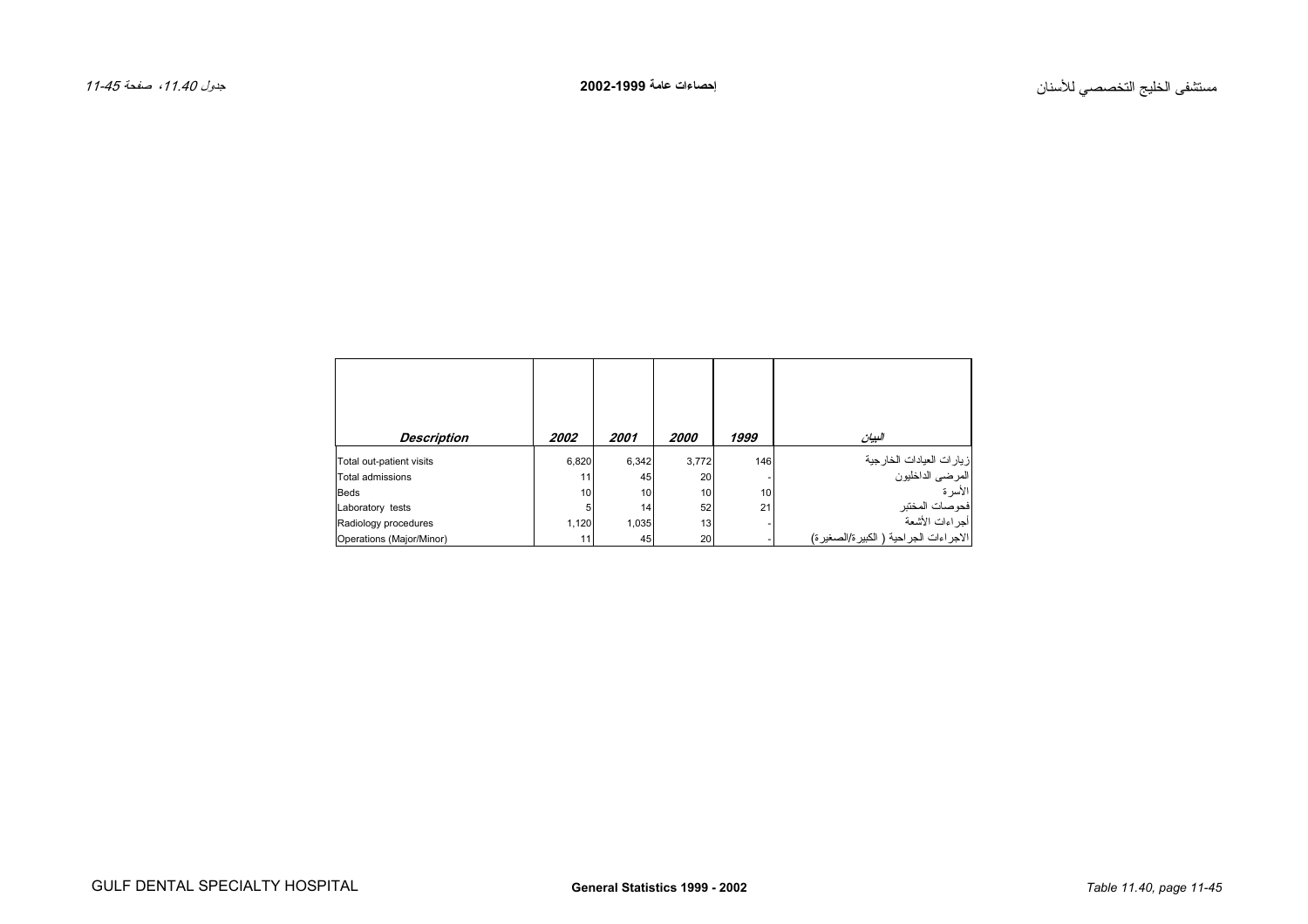<span id="page-2-0"></span>

| <b>Bed Utilization</b>  | <i><b>2002</b></i> | 2001  | <i><b>2000</b></i> | قياس استخدام الأسرة                          |
|-------------------------|--------------------|-------|--------------------|----------------------------------------------|
| Total admissions        | 11                 | 45    | 20                 | اجمالي الدخول<br>اجمالي الخروج<br>عدد الأسرة |
| Total discharges        | 11                 | 45    | 20                 |                                              |
| Number of beds          | 10                 | 10    | 10                 |                                              |
| Bed days available      | 3,650              | 3,650 | 3,650              | أيام الأسرة                                  |
| Patient days-overnight  |                    | 9     | 6                  | إأيام المرضى                                 |
| Patients days < 1 day   | 11                 | 42    | 18                 | ايام المرضى أقل من يوم                       |
| Total patients days     | 11                 | 51    | 24                 |                                              |
| Bed occupancy rate      | 0.3                | 1.4   | 0.7                | معدل أشغال السرير                            |
| Turnover rate           | 1.1                | 4.5   | 2.0                | معدل دوران السرير                            |
| Turnover interval       | 330.8              | 80.0  | 181.3              | فترة فراغ السرير                             |
| Average daily admission | 0.0                | 0.1   | 0.1                | متوسط الدخول اليومي                          |
| Average daily discharge | 0.0                | 0.1   | 0.1                | متوسط الخروج اليومي                          |
| Average length of stay  | 1.0                | 1.1   | 1.2                | منّه سط مدة الأقامة                          |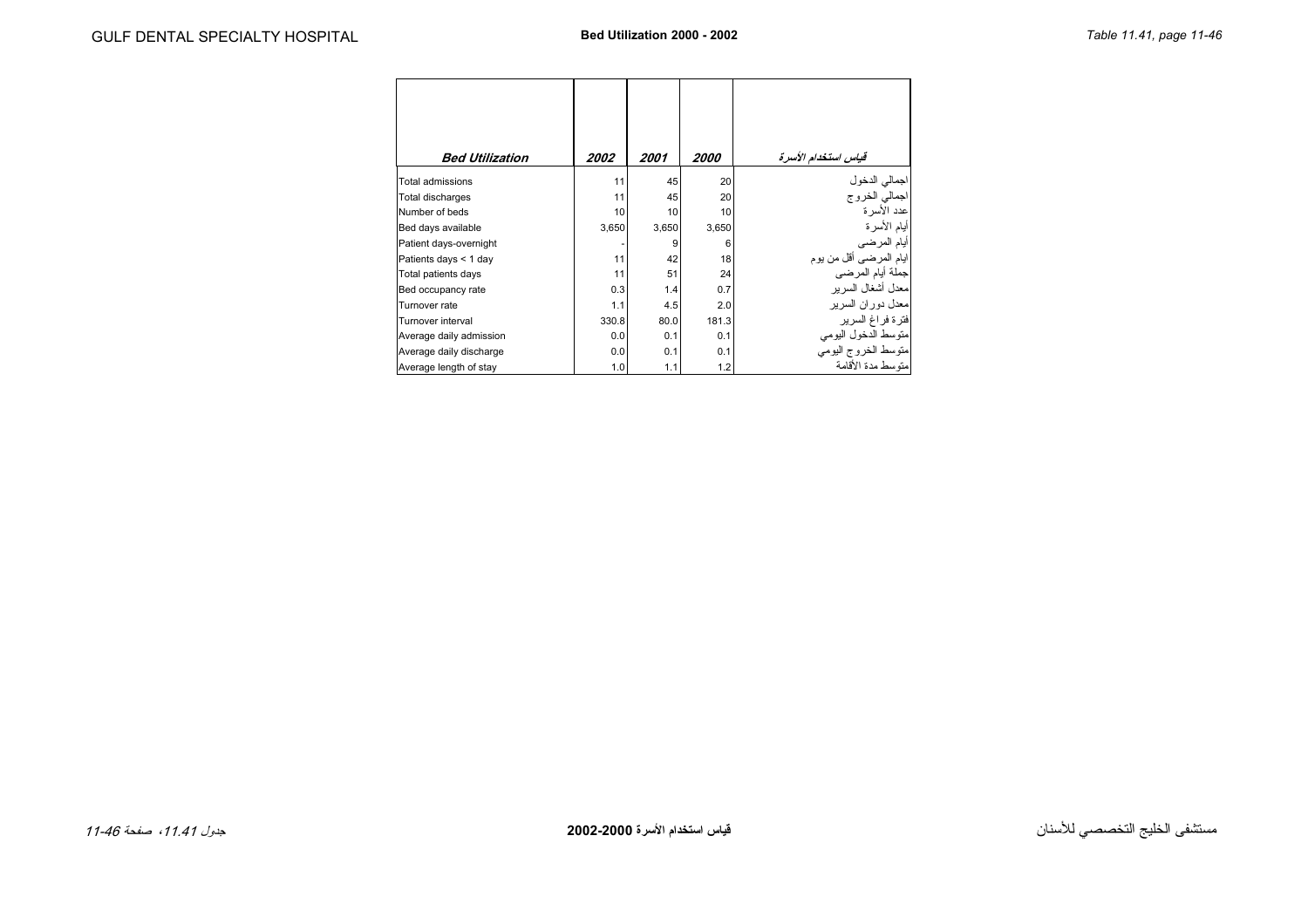<span id="page-3-0"></span>

|                                 | <b>Total</b> |                     |             | الجملة Non-Bahraini |              |             | Bahraini غیر بحرینی |              | ابحرينى     |                                              |
|---------------------------------|--------------|---------------------|-------------|---------------------|--------------|-------------|---------------------|--------------|-------------|----------------------------------------------|
|                                 | الحملة       | أننسى               | نكر         | الحملة              | أننسى        | نكر         | الحملة              | أنشى         | نکر         |                                              |
| Category                        |              | <b>Total Female</b> | <b>Male</b> |                     | Total Female | <b>Male</b> |                     | Total Female | <b>Male</b> | الفئة                                        |
| Dentists                        |              |                     |             |                     |              |             |                     |              |             | أطباء الأسنان                                |
| Nurses*                         | 12           | 12                  |             |                     |              |             |                     |              |             | .<br>الممر ضات*                              |
| Dental hygienists & Technicians |              |                     |             |                     |              |             |                     |              |             |                                              |
| Lab technologists & Technicians |              |                     |             |                     |              |             |                     |              |             | فنيو صحة الفم والأسنان<br>محللو مختبر وفنيون |
| Radiographers & Technicians     |              |                     |             |                     |              |             |                     |              |             | مصورو أشعة وفنيون                            |

*\* Nurses: excludes practical nurses and other grades below staff nurse.* .الأقل الفئات أو العمليين الممرضين یشمل لا :الممرضات\*